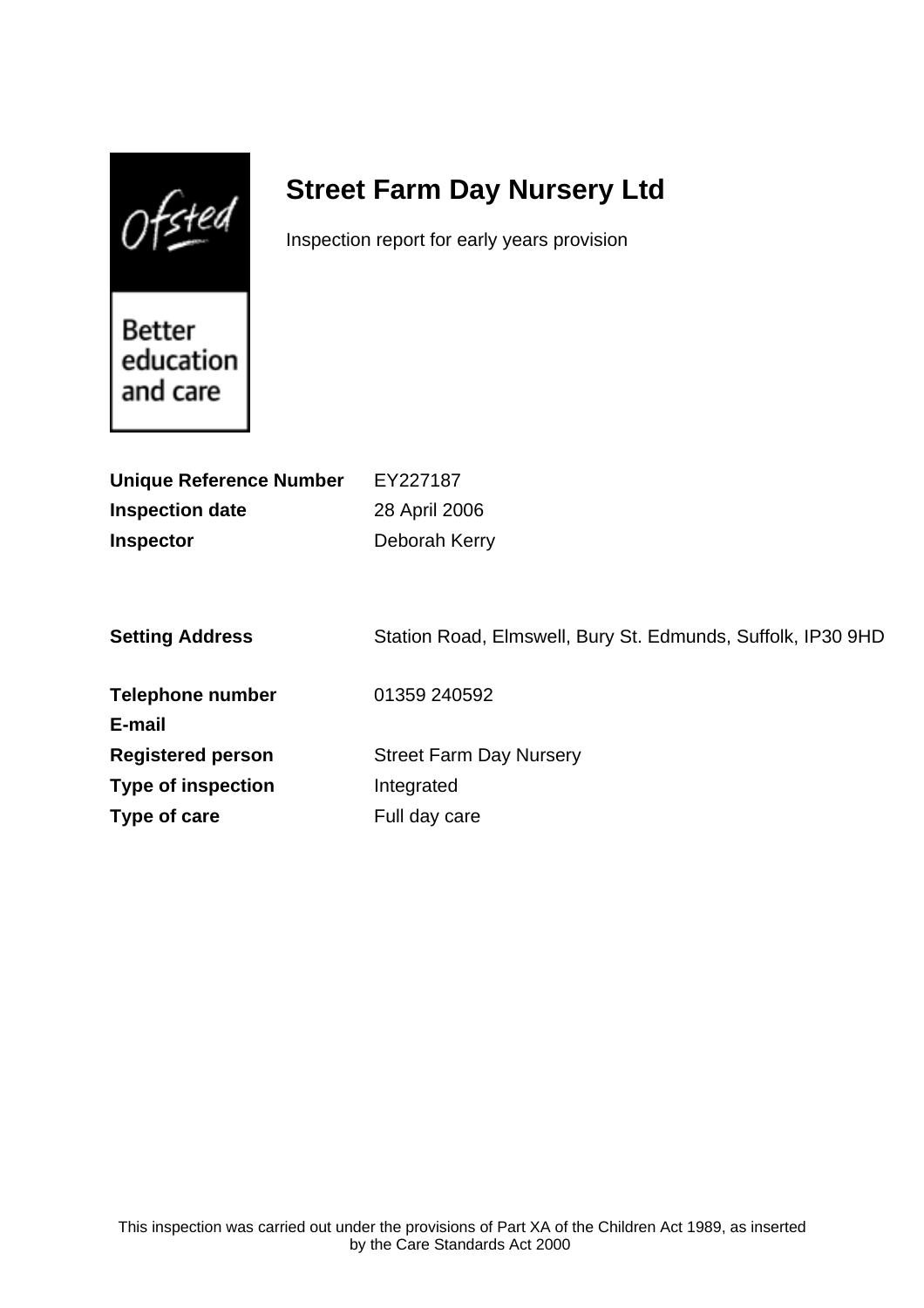# **ABOUT THIS INSPECTION**

The purpose of this inspection is to assure government, parents and the public of the quality of childcare and, if applicable, of nursery education. The inspection was carried out under Part XA Children Act 1989 as introduced by the Care Standards Act 2000 and, where nursery education is provided, under Schedule 26 of the School Standards and Framework Act 1998.

This report details the main strengths and any areas for improvement identified during the inspection. The judgements included in the report are made in relation to the outcomes for children set out in the Children Act 2004; the National Standards for under 8s day care and childminding; and, where nursery education is provided, the Curriculum guidance for the foundation stage.

The report includes information on any complaints about the childcare provision which Ofsted has received since the last inspection or registration or 1 April 2004 whichever is the later.

## **The key inspection judgements and what they mean**

Outstanding: this aspect of the provision is of exceptionally high quality Good: this aspect of the provision is strong Satisfactory: this aspect of the provision is sound Inadequate: this aspect of the provision is not good enough

For more information about early years inspections, please see the booklet Are you ready for your inspection? which is available from Ofsted's website: www.ofsted.gov.uk.

# **THE QUALITY AND STANDARDS OF THE CARE AND NURSERY EDUCATION**

On the basis of the evidence collected on this inspection:

The quality and standards of the care are good. The registered person meets the National Standards for under 8s day care and childminding.

The quality and standards of the nursery education are good.

## **WHAT SORT OF SETTING IS IT?**

Street Farm Day Nursery was registered in 2003. The nursery is based in a bungalow and there is also a purpose built single storey building for children aged 3-5 years old in the village of Elmswell. A maximum of 46 children may attend the nursery at any one time. The nursery is open each week day from 08.00 to 18.00 for 52 weeks of the year. There are two separate secure and enclosed outside play areas for the different ages of children who attend.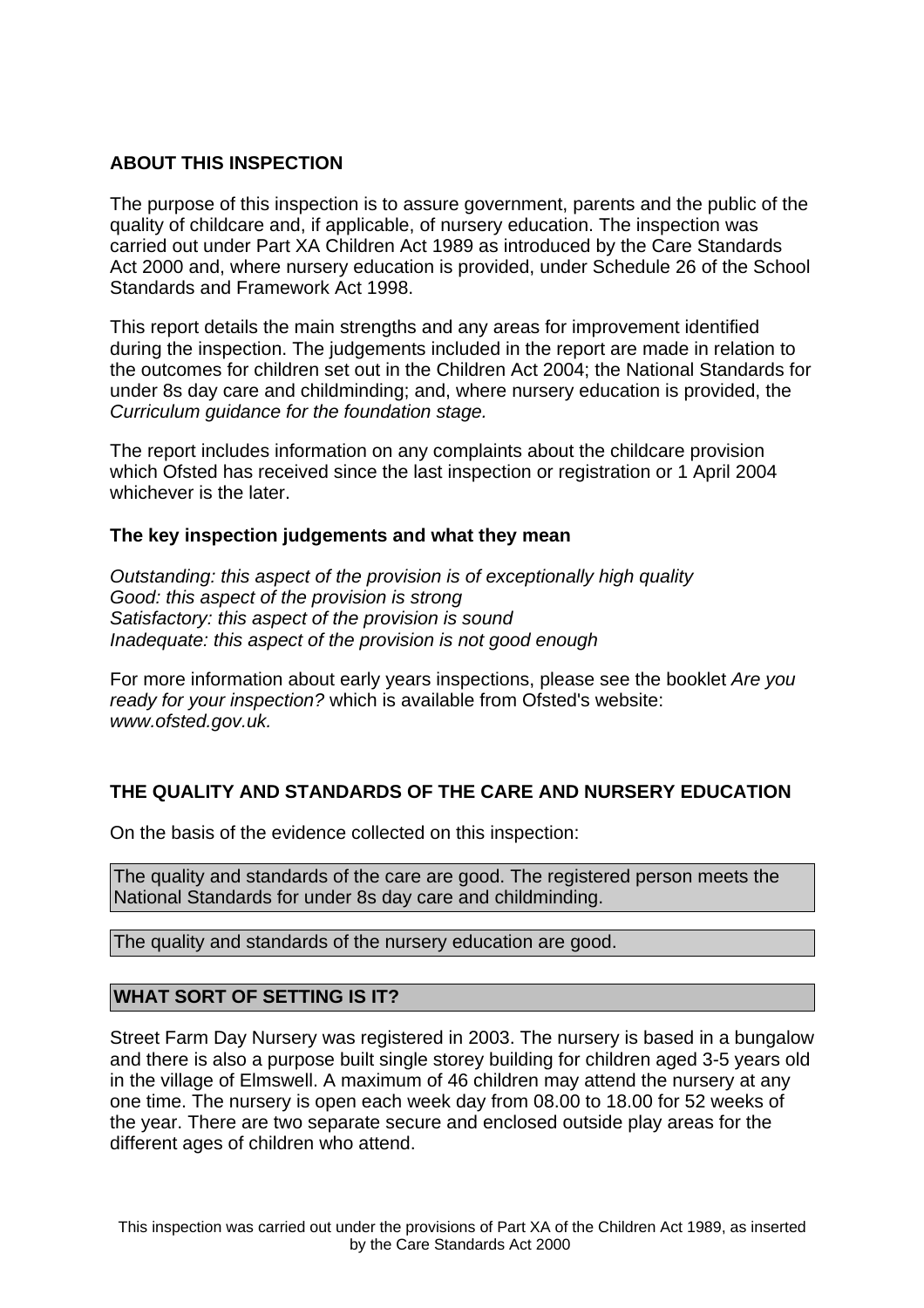There are currently 95 children from birth to 8 years old on roll. Of these 16 children receive funding for nursery education. The nursery currently supports a number of children with special educational needs.

The nursery employs thirteen staff, of whom ten including the manager hold appropriate early years qualifications whilst three of the staff are working toward a qualification.

#### **THE EFFECTIVENESS OF THE PROVISION**

#### **Helping children to be healthy**

The provision is outstanding.

The nursery has all the appropriate policies and procedures in place to effectively promote children's healthy growth and development. Children's health is further promoted as staff follow appropriate procedures for nappy changing that minimises the risk of cross infection. All documentation around medication and accident records are up to date and includes permission and parents signatures, effectively promoting children's health and welfare. Children are developing a thorough understanding of personal hygiene, from the daily routine, the excellent adult support and discussions on the reasons why they need to wash their hands before eating and after using the toilet. Children are learning about staying healthy through exciting topics in which they are actively involved on 'healthy eating' and they are provided with a variety of fresh fruit each day for snack.

Children thoroughly enjoy a variety of healthy, freshly prepared and cooked meals that include lots of fresh fruit and vegetables to promote their healthy growth and ensure they are well nourished. Children excitedly discuss with staff the different fruits that they have tasted and experienced. Staff have clear guidelines they follow when preparing, cooking and serving food that substantially minimises any risk of contamination to children at snack and meal times. Children's individual dietary and allergy needs are met well, as special diets are catered for appropriately. Children are provided with water or milk at snack times so they can make healthy choices about what they wish to drink, to effectively promote their understanding of staying healthy.

Children have excellent opportunities for physical play to develop strong muscles in the designated outside play area, with a range of large equipment suited to their ages. Younger children have plenty of space to move and crawl about safely inside. Each age room has an area for children who want to rest or sleep according to their own needs, those using cots have individual sheets, this effectively eliminates the risk of cross infection to children.

## **Protecting children from harm or neglect and helping them stay safe**

The provision is good.

The premises are secure, all visitors ring a bell to gain access, staff let them in and they sign the visitors book, this is an accurate record of who is on the premises. The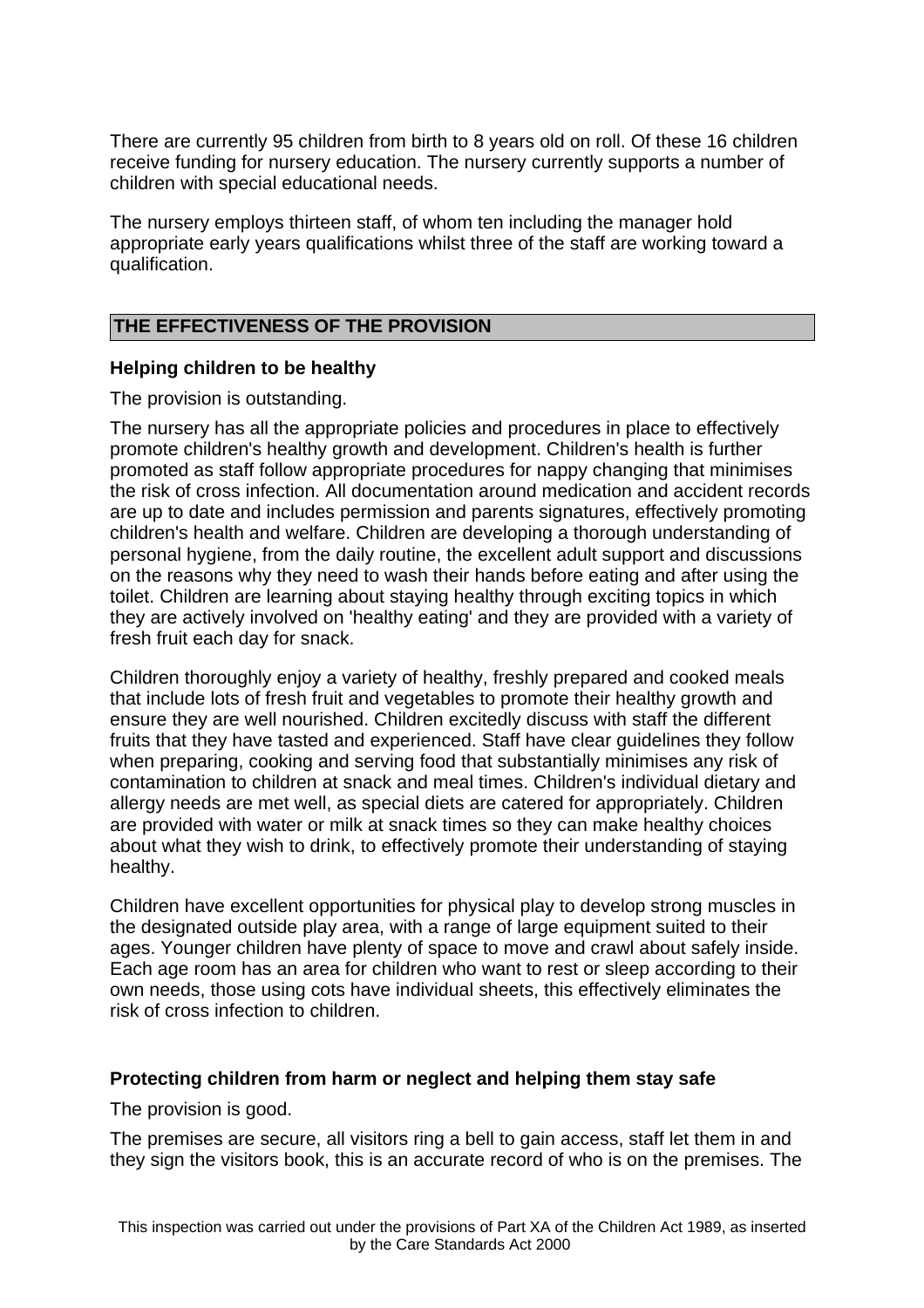layout of rooms allow children to move or crawl around safely and freely inside and there are separate areas for messy play. The staff check the outside play area each time before it is used by children to effectively remove any potential hazards.

Each room has a list of resources and equipment that is suited to the ages of the children accessing it, this enables them to make good progress in their development. All electrical and fire equipment is checked and tested according to fire recommendations to ensure it is safe. Fire drills are practised monthly or when new children or staff start, effectively promoting the safety of all those on the premises. Documents on risks and COSH assessments are completed regularly, before outings and on the school pick ups, to ensure children's safety is not compromised.

Children's welfare is promoted well as all the staff have undergone checks, students are not allowed to be left unsupervised with children, to change nappies or take children to the toilet. There are clear, comprehensive policies and procedures for staff to follow on child protection to maintain children's welfare. All of the staff are aware of what steps to take if they have concerns about the welfare or safety of a child. The nursery has designated staff members whom staff can turn to if they are concerned and all the relevant documentation that is required is in place.

#### **Helping children achieve well and enjoy what they do**

The provision is good.

All of the rooms are organised with resources that are suited to the children's ages which are stored within easy reach of all children. Staff working with children under three have attended training on the 'Birth to Three Matters' framework, they also have books on the framework to help support them when completing weekly plans. These plans take into account young children's changing needs, regular observations are done and recorded to show how children are making progress. The independence of all children is actively encouraged, this helps them make good progress in their development. The staff have completed training on 'tiny talk', a form of sign language that is used to develop and promote the communication skills of pre-verbal children, this helps staff understand what the children want and enables them to meet their individual needs well.

The after school club has been running for a year. Additional resources and toys suitable for this age group were purchased to ensure the children are involved and enjoy their time in the club. Staff plan a wide range of suitable activities for children each day that include cooking, road safety, an obstacle course and a range of art and craft activities. Children are also free to pursue their own interests if they want. Staff are undertaking training in play work so that the older children can be well supported.

#### Nursery Education

Teaching and learning is good. Staff carry out regular observations on children that are recorded on their progress records, these are clearly linked to Stepping Stones and Early Learning Goals. Individual records and development plans are in place for each child on what needs to be included in their next step and covers all the six areas of learning, ensuring that all children can make progress. There are regular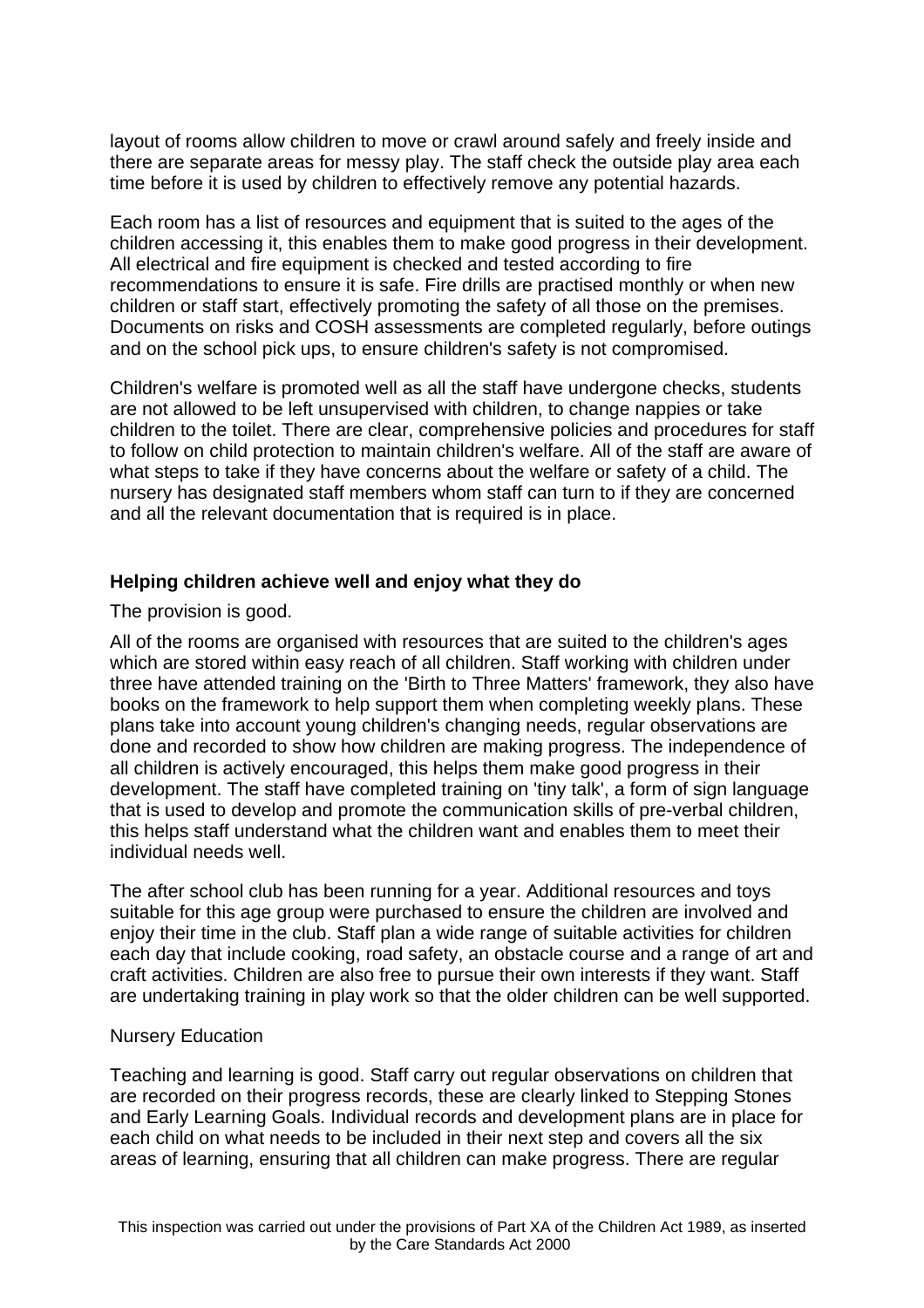meetings for planning and staff provide a broad and balanced range of activities that covers all aspects of the six areas of the Foundation Stage curriculum. Children are given free choice in the activities available, they can choose to play inside or outside. The adult focused activity shows the learning outcome, stepping stone, the children targeted and the resources needed. They are then evaluated for future planning and any other learning outcomes are also identified. However, differentiation is not always clear on short term planning for children's different abilities.

Through discussion children learn about others' feelings. Children are given lots of praise and encouragement for their achievements, this promotes their self-esteem and confidence. Children play well together and look forward when they know their friends are arriving at nursery. Children are given clear explanations and are learning to take turns and share. Children's independence is promoted well as they are able to pour their own drinks, serve their own food at meal times and wash their hands. Discussions on the children's homes, families and regular visits to the primary school for story time develops their sense of community well.

Children's communication skills are promoted well through French lessons and by regular discussions after story time to help develop their thinking skills. Letters are sounded out and linked to the fruit eaten at snack-time or to children's names promoting their knowledge of sounds and letters. Children are able to find their own names to put on their drawers for any work they complete. More able children can write their names on their work and they have free access to a range of resources and tools to promote their hand writing skills.

A number line displayed on the wall and by counting pieces of fruit at snack time develops children's awareness of numbers. Through simple everyday problem solving, children calculate how many plates are needed for each child when setting the table. Children develop an understanding of shapes, through their art work, by printing with shapes and completing puzzles. Children investigate their environment through planting seeds and growing grass on sawdust to make 'tight heads'. Displays of the children's work demonstrate their mouse skills on the computer, along with tills and telephones in the role play area which helps to develop their understanding of technology. Through the daily routine children develop the concept of time and place as they talk about their homes, schools and places they have visited. Children develop an understanding of other cultures and beliefs through celebrating different world festivals.

Children's physical development is promoted well through accessing the outside area and using large equipment, they can stop, change direction and manoeuvre around objects. Children are also provided with a range of tools to support their small physical development and their hand eye co-ordination. Children are aware that they need to put their coats on when it is cold outside to prevent them from getting colds, by washing their hands to get rid of germs and that eating fruit is good for them.

The colourful displays around the nursery show that children have access to a range of different materials in their art and craft work. The musical instruments played develop children's understanding of sounds, loud and quiet noises and they enjoy singing a variety of songs. Children's imagination is developed well through different role play situations, for example, 'the laundry' and children respond to each other and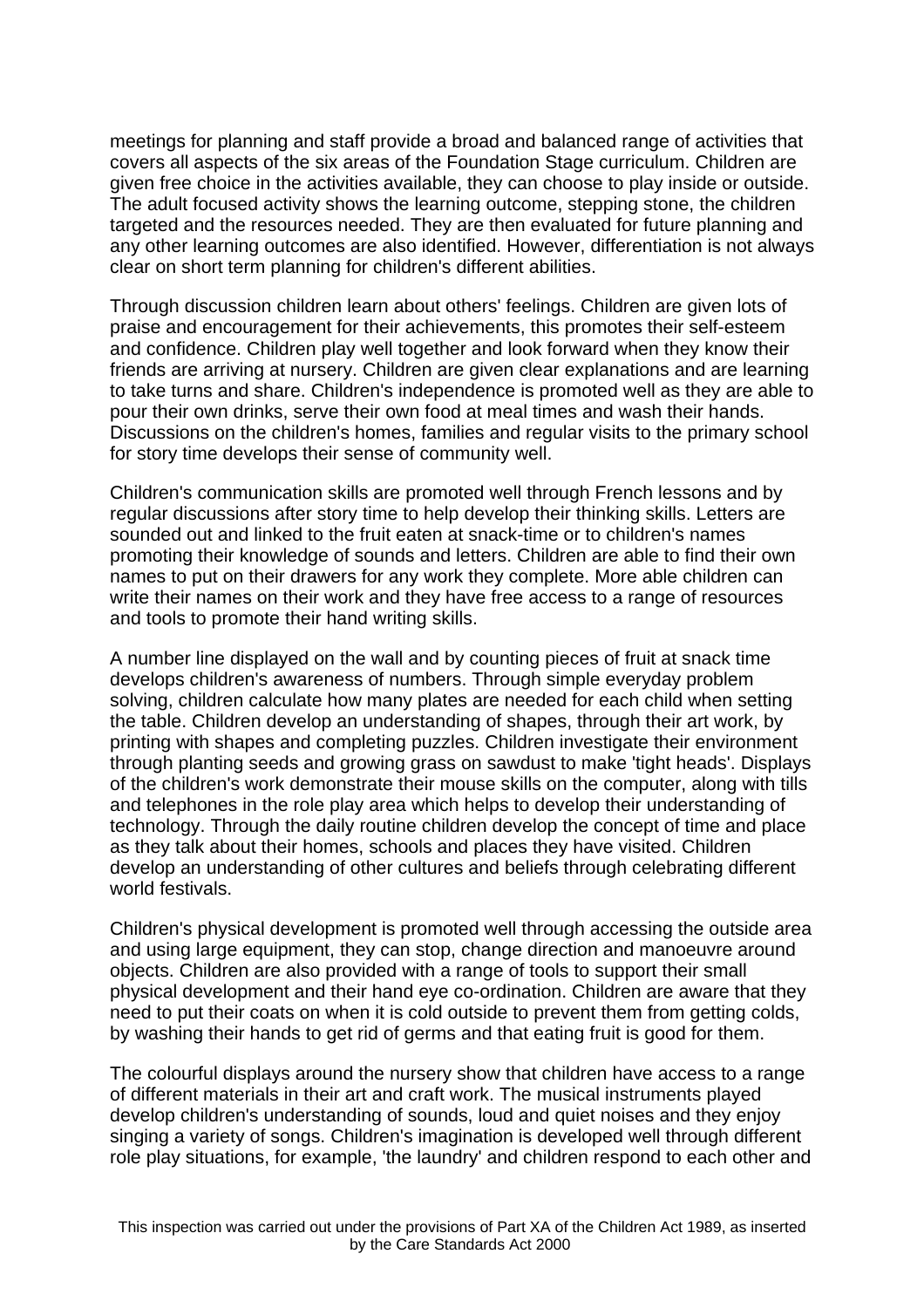are able to express their ideas well.

## **Helping children make a positive contribution**

The provision is good.

Each child has a care plan with their home routine recorded, this promotes their individual needs well and is displayed so all staff are made aware of them. The registration forms record children's individual needs and regular visits with parents help children to settle and minimises parents' concerns. The range of resources and topics incorporated into the plans promote children's understanding of our wider world. All children are welcomed. Staff undertake visits to other settings for children with individual education plans to ensure that consistency of care is provided and so all children can make progress regardless of their ability or needs. The views and wishes of parents are respected regarding their children's needs. This inclusive practice fosters children's spiritual, moral, social and cultural development appropriately. Children are given clear explanations on the rules, they are encouraged to share and take turns. The staff have a calm, consistent approach to behaviour management and get down to the children's level when talking to them, so they know what is expected of them and this encourages them to behave well. The staff are good role models for children and good manners are encouraged and praised.

The notice board shows the weekly menus, photographs of staff, their qualifications and the list of key workers for each child, so parents know who to talk to about children's progress and development. A welcome pack and the prospectus informs parents about the nursery's procedures, 'tiny talk' and what policies are available. The nursery gave parents a questionnaire, asking for feedback on the nursery and the results were published in the newsletters about what action has been taken from the results of the questionnaire.

Partnerships with parents and carers of funded children is good. Staff at the nursery provide a warm, friendly greeting for all parents and carers on arrival. The notice board shows the topics, the stepping stones children are working toward and how they achieve these through the activities provided. The regular newsletters also inform parents how their child's learning can be extended at home. When children start funded education parents are given information on the Foundation Stage and the early learning goals. The nursery holds open evenings so parents can come in and discuss with staff their child's progress. Children's progress records are sent home and are available for parents to add to if they wish. When children leave to go to school a report and their progress records with examples of children's work included are sent home.

## **Organisation**

The organisation is good.

The nursery has clear, effective procedures for staff recruitment, this ensures that staff are aware of their roles, responsibilities and are suitable to work with children,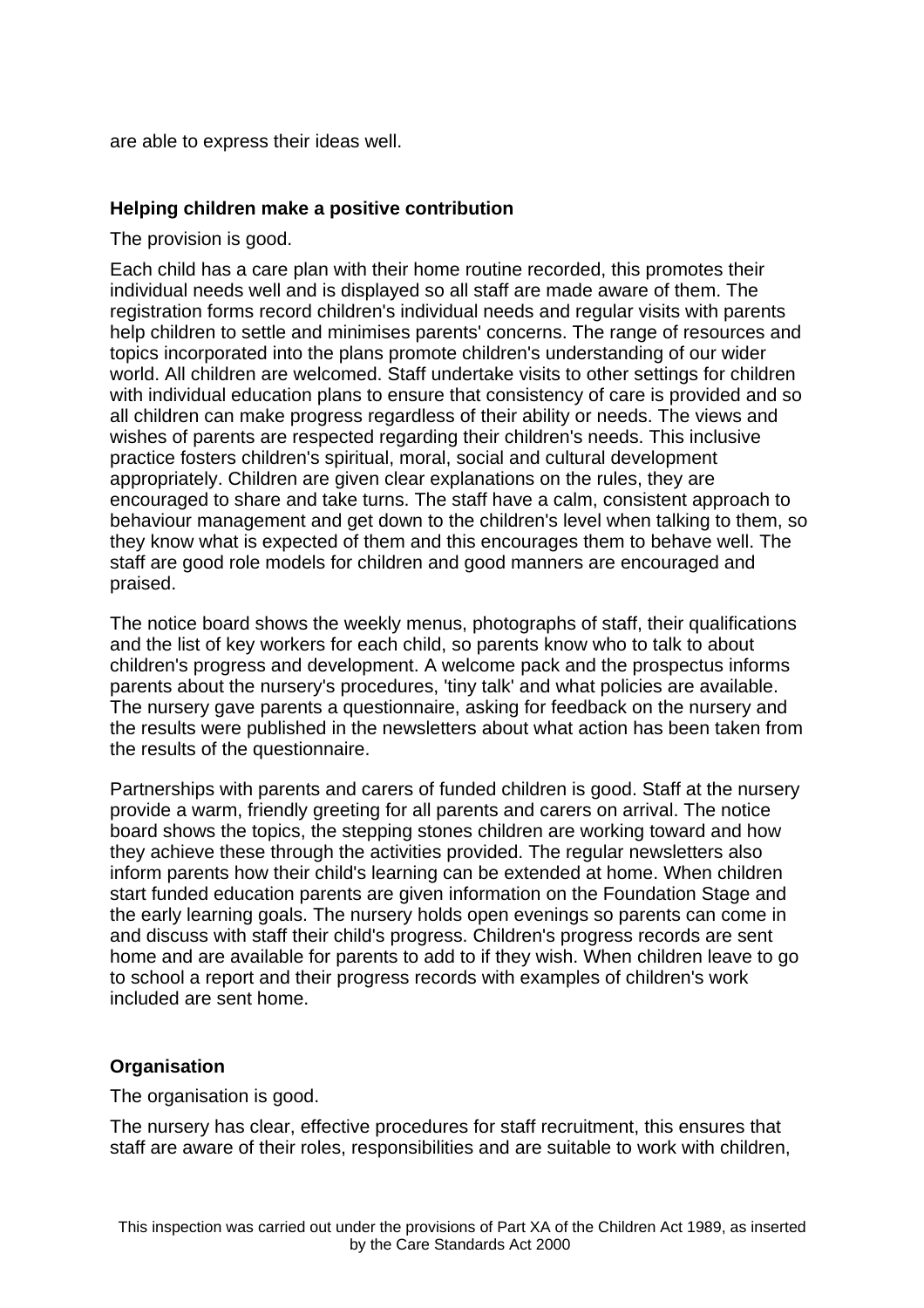promoting their welfare well. There is an individual training and development plan in place for all staff. The registers for children show times of arrival and departure, a diary records times staff sign in and out and the visitors book shows who is on the premises at all times. A comprehensive operational plan includes all the policies and procedures in line with the National Standards. Children's records are kept up to date and include their individual profile, enabling their needs to be met well. The correct staffing ratios are adhered to at all times, further promoting children's welfare.

Leadership and management of nursery education is good. The nursery has a clear policy on the nursery education and monthly planning meetings help to promote children's learning. There is good communication between staff, they work well as a team and there is a training and development plan in place to ensure continued good practice. Staff complete individual plans for each child every term that shows their next step, is tailored to children's individual needs and covers all the six areas of learning. The nursery has regular meetings with the partnership to support the nursery education and children with additional needs. Four of the staff have completed training to supports children with additional needs so all children are able to make progress in their learning. The nursery has a key worker system in place and the staff know children well and where they are in their learning. At staff meetings any training that has been attended is cascaded down to all staff to ensure children's continued needs can be met. The adult-focused activity sheets are evaluated and show any other areas of learning that has been identified to promote children's development.

Overall the needs of children are being met.

#### **Improvements since the last inspection**

At the last inspection the nursery were asked to improve the planned activities for two year old children. Through the expansion of the nursery in 2003, there are separate facilities for children aged two to three years old, this also includes a separate outside play area. Staff use the 'Birth to three matters' framework to plan a wide range of activities suited to the children's developmental stages that ensure they are able to make good progress in their development.

The nursery was also asked to develop the induction procedures to include child protection. The nursery now has in place an effective range of documentation for the staff induction that includes child protection. Staff complete forms to say that all areas have been covered, this helps promote children's welfare and safety effectively.

## **Complaints since the last inspection**

There has been one complaint since the last inspection concerning National Standard 13. Ofsted investigated the concerns by conducting a visit to the provision. The provision have been given an action under National Standard 13 (Child Protection) to conduct an internal investigation. The provider remains qualified for registration.